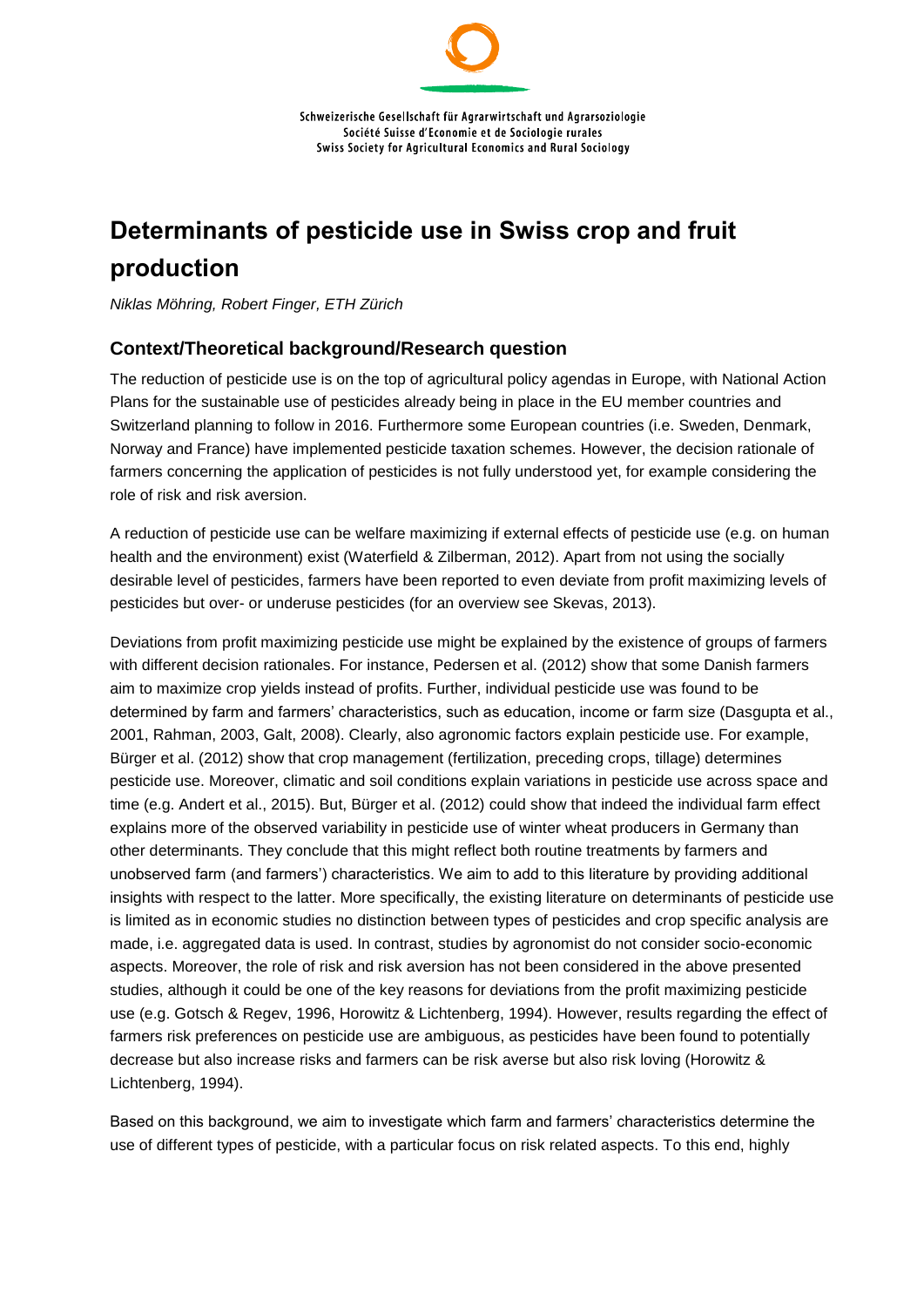Schweizerische Gesellschaft für Agrarwirtschaft und Agrarsoziologie Société Suisse d'Economie et de Sociologie rurales Swiss Society for Agricultural Economics and Rural Sociology

detailed and high frequency plot-level panel data on pesticide application for Swiss agriculture is employed, controlling for several agronomic factors for pesticide use.

#### **Methodology**

We empirically analyze the above research questions with panel data estimation methods. The data used comes from Swiss ZA-AUI and bookkeeping data (for further details see Spycher et al., 2013, Hoop & Schmid, 2015) and consists of a panel of 302 representative Swiss farmers reporting on their plot wise pesticide use from 2009 to 2013. The data is highly detailed and includes observations for multiple outputs as well as different types of pesticides per farmer, each year. Additionally it provides annual information on spatial and farm characteristics. According to Spycher et al. (2013) the ZA-AUI survey only covers about 1% of the area designated to crop production in Switzerland, but is representative of the pesticides used in Switzerland. For a description of pesticide use in Swiss agriculture and a comparison with other European countries also see Spycher et al. (2013).

As observations for some years are missing the panel is unbalanced. As a dependent variable we use the amount of active ingredient pesticide per hectare in kg (AI kg/ha). This variable is comprised of the amount of yearly pesticide application per plot, expressed in its active ingredient content per hectare. We run separate regressions for accumulated pesticides, insecticides, herbicides and fungicides to capture differences per pesticide type. The non-use of specific pesticides in some years and plots motivates the use of censored regression techniques for special pesticide classes. A multivariate estimation of the different pesticides applied is further tested. We control for farm, spatial and agronomic characteristics by introducing control variables. To also account for the potential effects risk attitudes of farmers have on the pesticides used we use indicators as proxies for risk aversion 1 , such as wealth, farm size and age (see e.g. Kondouri et al., 2009, Bar-Shira et al., 1997, Binswanger, 1980). Those indicators might vary over time if risk indicators change. Cross products of culture dummy variables and risk indicators are further used to test for culture specific effects on pesticide use. Local weather conditions or pest pressure, managerial ability as well as effects over time are controlled for. We test for endogeneity, heteroscedasticity, autocorrelation, as well as structural breaks due to policy regimes in Switzerland changing between 2008-2011 (AP 2011) and 2011-2013. Considering the variance in pesticide use per farmer and plot we further test for determinants influencing pesticide over- and underuse.

#### **Results**

l

Results from Bürger et al. (2012), showing that most variation in pesticide use is due to individual and farm characteristics are confirmed. Our results show significant effects of socio-economic variables (as wealth, education and age), agronomic variables (as soil management) and farm characteristics (as farm type). Higher education, as well as mixed animal and crop farming are shown to be determinants for reduced pesticide use, for example. The effect of proxies for risk aversion on the other hand is difficult to distinguish, due to mixed results in significance and difficulties in interpretation. This might indicate a relatively small effect on pesticide use compared to stable use patterns, which can be site-, managementor weather- specific. Significance of the above determinants further differs for different types of pesticides.

<sup>1</sup> In further research one could explicitly estimate farm specific risk aversion coefficients like in Gardebroek (2006).